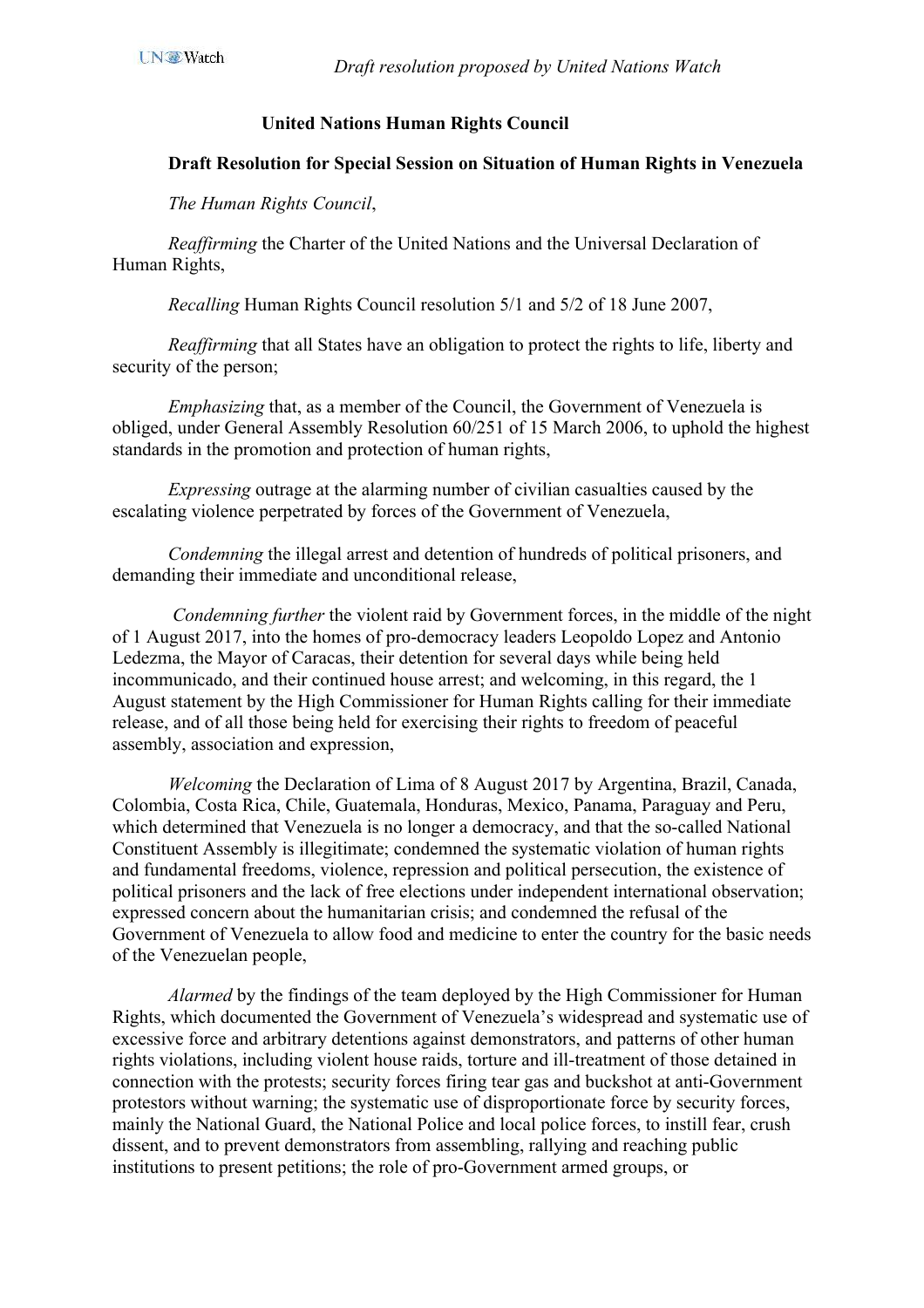armed *colectivos,* who routinely break into protests on motorcycles, wielding firearms and harassing or in some cases shooting at people, leading to at least 27 deaths; the arbitrary detention of more than 5,051 people from April through July of this year, with credible reports of cruel, inhuman or degrading treatment by security forces of such detainees, amounting in several cases to torture, using tactics such as electric shocks, beatings, including with helmets and sticks while handcuffed, hanging detainees by the wrists for long periods, suffocation with gas, and threats of killings, and in some cases threats of sexual violence against the detainees or their families; and the targeting by security forces of journalists to prevent them from covering demonstrations, including by shooting at them with tear gas canisters and buckshot, despite being clearly identified, and by detaining and threatening journalists, and on several occasions stealing their equipment,

*Condemning* the decision on 5 August 2017 by the so-called National Constituent Assembly to dismiss the Attorney-General,

*Welcoming further* the 4 August 2017 call for an end to the Government of Venezuela's systematic detention of protesters and use of military tribunals to try civilians, in the joint statement issued by the Chair of the Working Group on Arbitrary Detention, the Special Rapporteur on the freedom of expression, the Special Rappourteur on freedom of peaceful assembly and of association, the Special Rappourteur on the independence of judges and lawyers and the Special Rappourteur on torture,

*Recalling* the statement of the High Commissioner for Human Rights of 31 March 2017 expressing grave concern over continued restrictions by the Venezuela Government on the freedoms of movement, association, expression and peaceful protest; shortages of food and medicine, and spiraling prices, that have resulted in daily suffering for many Venezuelans; and at the lack of independence of national rule of law institutions in Venezuela;

*Recalling* the joint statement of 28 April 2017, by the Special Rapporteur on extrajudicial, summary or arbitrary executions, the Special Rapporteur on freedom of peaceful assembly and of association, the Special Rapporteur on the situation of human rights defenders, and the Working Group on Arbitrary Detention, calling on the Government of Venezuela to facilitate peaceful protests and properly investigate the deaths caused in recent demonstrations; expressing grave concerned about allegations of excessive and indiscriminate use of force during the protests, as well as arbitrary detentions and killings; recalling that hundreds of persons have also been injured and more than 850 people arrested in the protests; drawing particular attention to a new measure introducing an automatic military response to demonstrations, known as the Zamora Plan, which increases tensions and heightens the risk of injury and death; and emphasizing that demonstrations should ordinarily be managed with no resort to force, with any use of force strictly necessary and proportional to a specific threat;

*Recalling* that the Declaration of Lima decided to oppose any candidacy of Venezuela in regional and international mechanisms and organizations,

*Recalling further* that the Declaration of Lima determined that Venezuela is in breach of the requirements and obligations of members of the Human Rights Council,